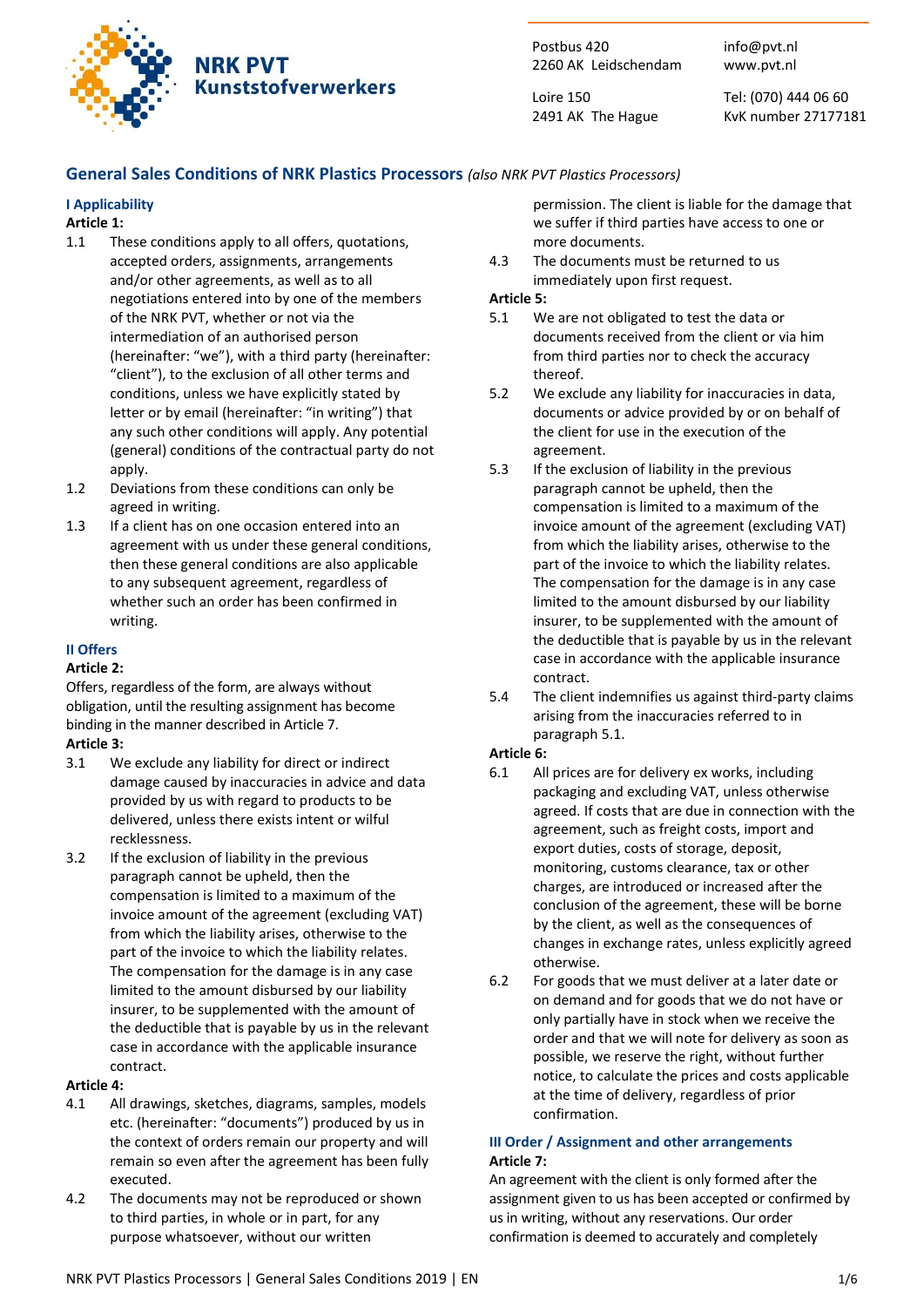

reflect the agreement, unless the client explicitly informs us otherwise in writing within 5 working days of receiving the order confirmation. The above likewise applies to the formation of further agreements and to the amendment of existing agreements.

### Article 8:

If, after our acceptance of an order or sale, circumstances arise that affect the cost price, such as changes in the prices of raw materials or in the actual goods to be delivered, in wages, in exchange rates, in import duties, etc., then we are entitled to pass those price changes on to the client. The client will be informed of this.

### Article 9:

- 9.1 After acceptance of the order, amendments specified by the client will only be implemented by us if they have been confirmed by us in writing. If we, for reasons on our part, decide not to implement the specified amendments, the client will never be entitled to dissolve the agreement in whole or in part and the client remains fully liable to pay the agreed price, or, at our discretion, the costs already incurred as well as the amount arising from our loss of profit and idle losses.
- 9.2 Cancellation or dissolution by the client is only possible after prior written permission from us. The client is then obliged to reimburse all costs already incurred by us, as well as our loss of profit and idle losses.

### Article 10:

We are free to engage third parties for the execution of the agreement.

### IV Provisions regarding the product

### Article 11:

We are deemed to have met our obligations regarding the quantity of product to be delivered if we deliver 10% more or less than the ordered quantity.

### Article 12:

- 12.1 Components to be made available to us by or on behalf of the client, which need to be applied or processed to, in or on the product to be manufactured by us, must be delivered to us on time, free of charge to our factory in the required quantity with a surplus of 10%.
- 12.2 The client is liable for the components or other goods thus made available to us by third parties and for the proper usability thereof. We assume, without any investigation, that these components, etc. can be easily used, assembled or processed in, on or to the assigned product to be manufactured, unless other provisions have been agreed in writing.
- 12.3 If the aforementioned components are delivered too late or cannot be processed by us and this results in production downtime, the client is liable for all damage suffered by us as a result of this downtime.

### Article 13:

We will only take the product to be manufactured into production when the test series provided by us has been approved by the client and he has notified us in writing, or we have confirmed that approval in writing.

### V Guarantee

#### Article 14:

- 14.1 With due observance of the provisions elsewhere in these general conditions, we vouch, in the case of products manufactured by us or on our behalf, for both the soundness of the products delivered by us, and the quality of the material used and/or built for that purpose, in the sense that the soundness of the specification must be predefined for specified products. In the case of delivery, in the context of trade of complete products manufactured by third parties, we only guarantee that the delivered products satisfy the specification and materials agreed between the parties.
- 14.2 Defects in moulds and products produced using those moulds, for which the client proves, within four months, calculated from the day of dispatch, that these defects have arisen exclusively or predominantly as a direct result of an inaccuracy in the structure designed by us or as a result of poor finishing or use of poor material, will be remedied by us. We are not obliged to make any further compensation for damage, direct or indirect, suffered by the client or by any third party.
- 14.3 With regard to the use of moulds made by us in our company, a guarantee period of two years applies, or the explicitly agreed number of plastics products to be produced applies.
- 14.4 The guarantee given in paragraphs 1 to 3 of this Article does not apply if it concerns:
	- a. defects that are the result of unsuitability of materials and/or components made available or prescribed by the client;
	- b. defects that are the result of improper use or omission by/on the part of the client or his staff;
	- c. defects due to normal wear and tear, improper handling, excessive load or use of unsuitable equipment and corrosive chemicals;
	- d. amendment of moulds, carried out by third parties outside of our assignment.

## VI Moulds etc.

### Article 15:

If we must take care of the manufacture of a mould, shape, auxiliary tool, etc., we will only start the production after the client has paid us the requested reimbursement for manufacturing costs. Similarly, we will only start to make amendments, improvements or repairs to moulds, etc. after the costs that we have determined (or estimated if necessary) for this have been paid.

If no price has (yet) been explicitly agreed for the work, the client will pay us an advance for the costs to be determined by us upon first request.

# Article 16:

16.1 Moulds, shapes, auxiliary tools, etc. manufactured by us or manufactured in whole or in part according to our instructions, for which the client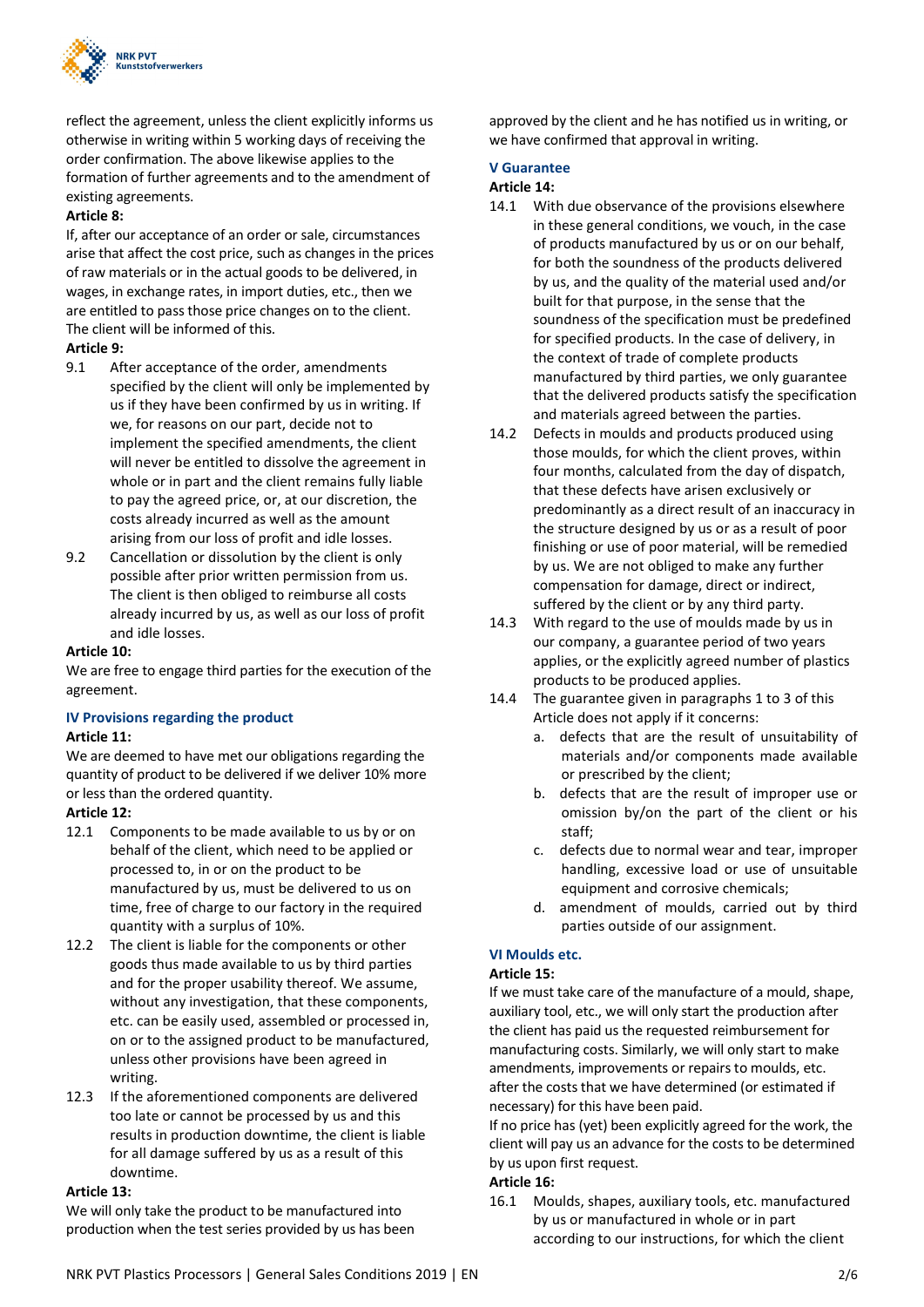

has paid the agreed costs, become the property of the client at the moment that they are used by us for the manufacture of the product.

- 16.2 The moulds, shapes, auxiliary tools, etc. referred to in paragraph 1 of this article are nevertheless retained by us if they are not used for production and do not need to be returned to the client sooner – and not earlier than after a written request from the client – than after a period of two years after delivery and/or payment of the last order placed with us by him for products made with these moulds, shapes, auxiliary tools, etc.
- 16.3 The client is obliged to collect the moulds, shapes, auxiliary tools, etc. from us within three years after delivery of the last order. If this is not done in time, a deadline will be set by us in writing, within which the goods can still be collected. If the client does not respond in time, the moulds, shapes, auxiliary tools, etc. may be destroyed by us, without our being obliged to pay any compensation to the client. The client is obliged to pay the costs that we must incur due to the destruction.

### Article 17:

In cases where the client delivers the moulds, shapes, auxiliary tools, etc., these are returned upon his request, but only after all our claims, for any reason whatsoever, have been paid.

#### Article 18:

- 18.1 We exclude our liability for any direct or indirect damage due to loss, misplacement or damage to moulds, shapes, auxiliary tools, etc., unless there exists intent or wilful recklessness.
- 18.2 If the exclusion of liability in the previous paragraph cannot be upheld, then the compensation is limited to repair or replacement of the moulds, shapes, auxiliary tools, etc., to be determined at our discretion.

#### Article 19:

- 19.1 Insofar as we have indicated on the offer or order confirmation the number of uses or products for which a mould, shape, auxiliary tool, etc. will normally be usable, then after that number of pieces or after the production of that number of pieces, the mould, shape, auxiliary tool, etc. will be deemed no longer suitable for further production. If such a specification has not been made in the offer or order confirmation, we will inform the client as soon as it appears to us that a mould, shape, auxiliary tool, etc. is no longer suitable for economically responsible production. In that case, he will also be informed of the costs associated with the repair or replacement.
- 19.2 When assessing economically responsible production, as referred to in paragraph 1 of this article, consideration must also be given to the advancement of technology and the adaptation of the company thereto, in terms of both volume and labour intensity.
- 19.3 As long as a mould, shape, auxiliary tool, etc. is, according to the aforementioned standards, still suitable for production and is in our custody, and in the event of regular re-ordering of the products to be manufactured, the maintenance costs will be borne by us for a period of two years after first use.
- 19.4 Moulds, shapes, auxiliary tools, etc. that are no longer suitable for production according to the aforementioned standards do not need to be returned by us and may be destroyed by us without our being obliged to pay any compensation to the client.

#### VII Delivery

#### Article 20:

- 20.1 Delivery occurs under the delivery conditions EXW ("Ex Works") as referred to in the Incoterms 2010. From leaving the warehouse or factory, the goods are at the expense and risk of the client, who must take out adequate insurance for that risk.
- 20.2 We are free to choose efficient packaging and shipping. Packaging for our products that is intended for repeated use remains our property. The client will keep this packaging at our disposal. The client is liable for damage or loss.
- 20.3 Delivery times are only approximate and are not a strict deadline. We exclude any liability for the consequences of exceeding the suggested delivery time.
- 20.4 Exceeding the delivery time, due to any cause whatsoever, will not entitle the client to compensation, nor to non-fulfilment of any of his obligations. Dissolution by the client is possible under the conditions that apply for cancellation by the client, as stated in article 9, paragraph 2.
- 20.5 We are entitled to deliver an order in whole or successively in parts. In the latter case, we are entitled to invoice the client for each partial delivery separately and to demand payment for this. If and as long as a partial delivery is not paid by the client and/or the client does not fulfil other obligations arising from the relevant agreement or (an) earlier agreement(s), we are not obligated to deliver a subsequent partial delivery and we are entitled to dissolve the agreement(s) insofar as it has or they have not (yet) been executed, without judicial intervention and without any notice of default, while retaining our right to compensation and without the client being able to assert any right to compensation or otherwise.

#### VIII Retention of title and risk Article 21:

21.1 We reserve the ownership of all goods delivered by us to the client under any agreement and goods still to be delivered until the purchase price for all these goods from any agreement has been paid in full. If, in the context of this/these agreement(s), we also carry out or will carry out work to be reimbursed by the client for the benefit of the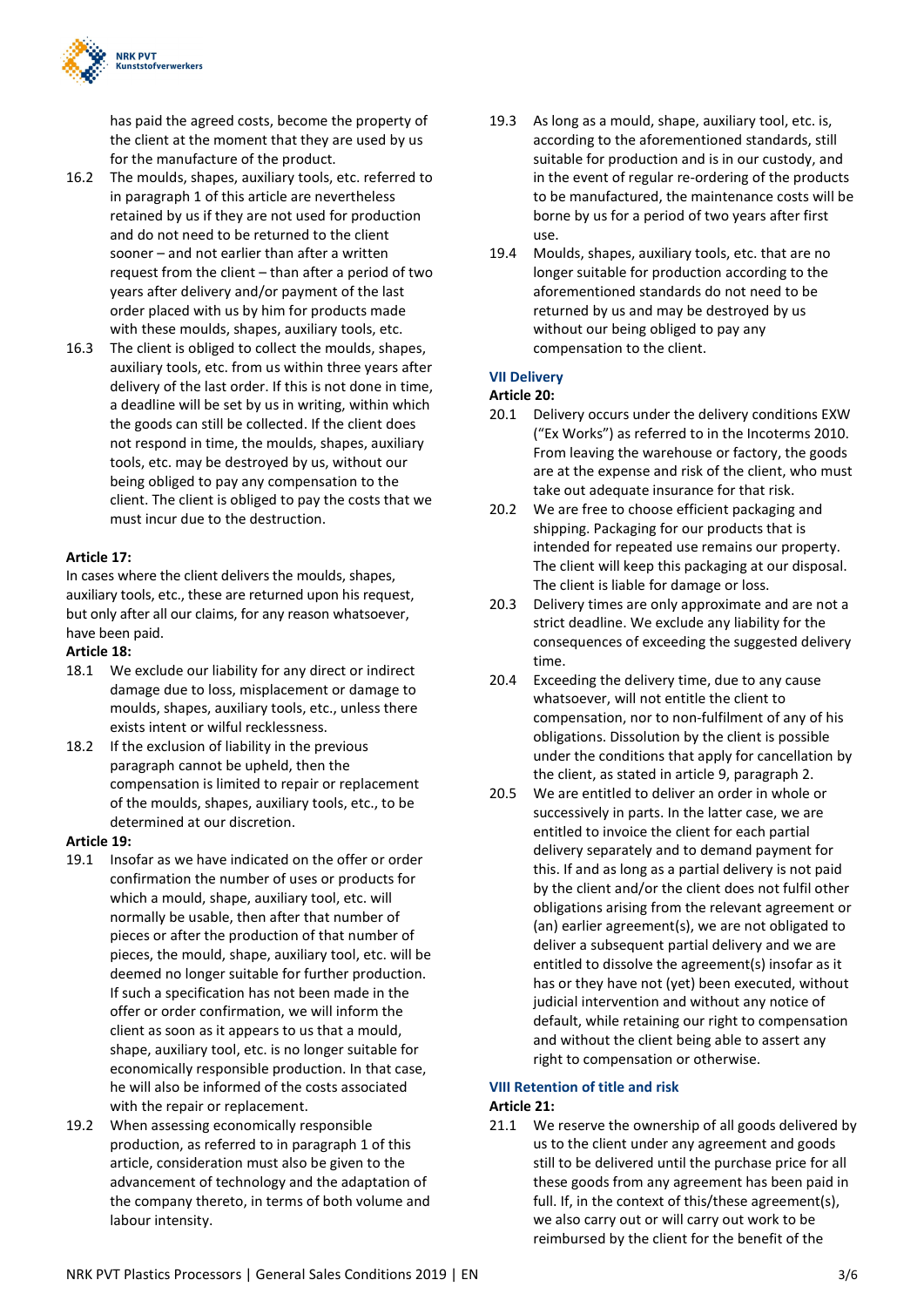

client, the aforementioned reserved ownership applies until the client has also paid these claims of ours in full. The reserved ownership also applies to the claims that we were able to obtain against the client due to the client's failure to fulfil one or more of its obligations towards us arising from the aforementioned agreements.

- 21.2 If the client has goods in his possession for which we can exercise retention of title, the client is obliged to deliver the goods to us upon our first request, without judicial intervention being required. The client is furthermore obliged to keep the relevant goods separate and to mark them as originating from us.
- 21.3 The goods that fall under our retention of title may never be pledged or otherwise provided as security to third parties, including hire purchase and/or hire sale, nor may they be sold in any way or alienated or swapped or relocated to a location other than agreed.
- 21.4 The costs of exercising the retention of title are at the expense and risk of the client. The client is obliged to ensure that the goods that fall under our retention of title are insured against risks that are customary for insurance (fire, theft, water and storm damage are explicitly included herein) or that we deem desirable.
- 21.5 The client is obligated to inform us immediately of the fact that third parties are asserting rights on goods that are subject to our retention of title pursuant to this article.
- 21.6 In the event of late collection and/or improper fulfilment of obligations resting on the client and in the event that the client requests suspension of payment or is declared bankrupt at its own request or at the request of a third party, or if seizure of his movable and/or immovable property takes place in any way, and if the client shuts down his company or threatens to shut it down, or approaches his creditors in the context of a debt restructuring/repayment scheme, or if we can reasonably assume that any of the aforementioned situations will occur in the very short term, we are entitled to inform the client in writing and to suspend any further delivery of goods or services as well as to suspend our potential payments and to dissolve in whole or in part any agreement concluded with the client by means of a single written notification to the client, all without prejudice to our rights such as the right to full compensation and/or reclamation of goods. The client agrees to this in advances and already grants us access to its grounds and buildings for that situation to reclaim the goods delivered by us but not yet paid for. Our claim against the client will become fully and immediately claimable in all the aforementioned cases.
- IX Force majeure Article 22:
- 22.1 If a force majeure situation occurs in relation to us, which also includes disruptions in the company, or in the supply of products, materials, raw materials or resources, and if circumstances arise that result in delivery becoming unreasonably onerous and/or a disproportionate burden for us, we are entitled either to suspend delivery for a reasonable period to be determined by us, or – either after expiry of the specified reasonable period or immediately – to dissolve the agreement without judicial intervention, by means of a written reasoned statement, without the client being able to derive any claim to compensation for damage suffered or to be suffered by it. If it is a case of partial execution, the client will owe us the incurred costs and/or a proportional part of the total price, naturally against delivery of the goods manufactured by us.
- 22.2 We exclude any liability for direct or indirect damage, howsoever named, for the client or for third parties due to suspension or dissolution as a result of the force majeure referred to in paragraph 1.

#### X Intellectual property rights Article 23:

- 23.1 In the event of manufacture by us of goods according to drawings, samples, models or other instructions in the broadest sense of the word, received from the client or via him from third parties, the client guarantees that we are not, through the reproduction and/or delivery of those goods, infringing any form of intellectual property rights of third parties and the client fully indemnifies us against all claims and associated costs. If a third party objects to the manufacture and/or delivery on the basis of any alleged right as referred to above, we are on that basis automatically and exclusively entitled to immediately cease production and/or delivery and demand reimbursement of the incurred costs from the client, without prejudice to our claims for possible further damages, without our being obliged to pay him any compensation. We will inform the client if third parties object to the manufacture and/or delivery of goods intended for him.
- 23.2 If intellectual property rights arise during the execution of the agreement, then the intellectual property rights, including the copyright, remain with us. Insofar as the intellectual property rights fall to the client according to law, the client transfers these intellectual property rights to us in advance and the client will cooperate in this transfer if necessary and he furthermore grants a power of attorney to us so that we can do all that is necessary in order for the intellectual property rights to fall to us. The client waives, to the extent permitted by law, any personality rights that remain with the client.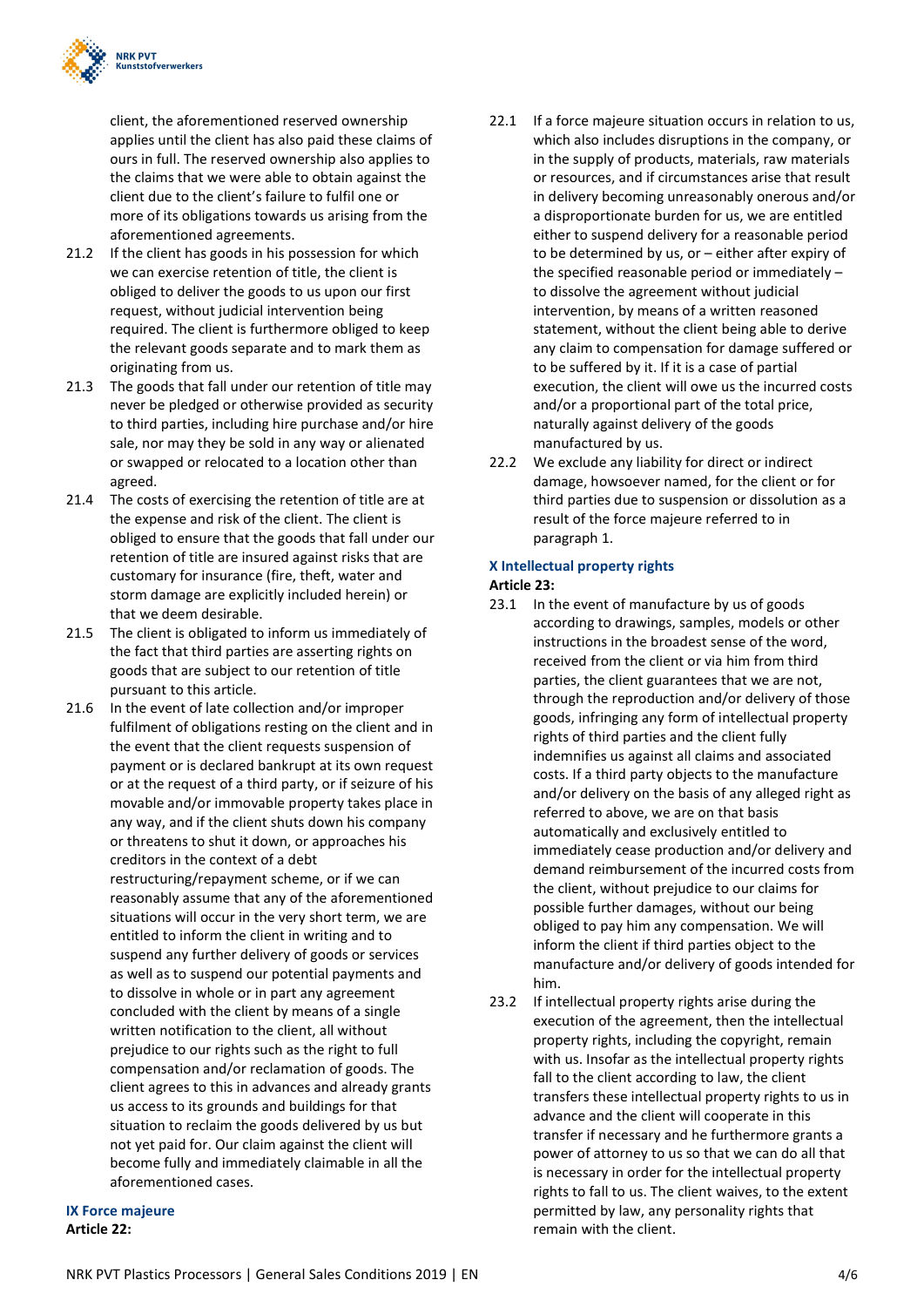

- 23.3 If we give the client a right of use, this is always based on a non-exclusive and non-transferable licence, which is limited to the agreed use.
- 23.4 The client is liable for damage caused by infringement of our intellectual property rights, committed by means of the goods supplied to him by us. The client is obligated to inform us immediately as soon as he becomes aware of any infringement of our rights.
- 23.5 In the event of violation of the provisions of paragraphs 1 to 5 of this article, the client will, without any notice of default being required, immediately owe us a lump-sum fine of €50,000.00 as well as €5,000.00 per day that the violation continues up to a maximum of €100,000.00, without prejudice to our right to claim full compensation with interest and costs. Any paid or due fine will not be deducted from any due liability with interest and costs. We and the client hereby explicitly deviate from the provisions of Article 92 (2) Book 6 Dutch Civil Code.

#### XI Complaints

#### Article 24:

- 24.1 Upon receipt of the delivered goods, the client must examine whether the quantity of goods delivered is correct. Complaints about the delivered quantity must be made immediately after the client could reasonably have investigated the quantity, but must have been received at the latest within 5 working days after delivery of the goods. In the absence of a timely complaint, the quantity as stated on the consignment note, delivery note or other such document is deemed to have been accepted by the client as correct.
- 24.2 All complaints about any incorrect execution of the orders, or about the quality of the delivered goods, must be submitted in writing within eight days of the delivery.
- 24.3 In the event of defects within the meaning of article 14, paragraph 2 of these general conditions, the client must inform us thereof by registered letter within 48 hours after he believes that he has found a defect.
- 24.4 When the periods referred to in paragraphs 1 to 3 of this article have expired, the client is deemed to have fully accepted the delivery. We therefore no longer have to deal with complaints outside these periods.
- 24.5 If a complaint has been made in time and after it has been proven that the delivered goods exhibit material or manufacturing defects, we will, at our discretion, arrange for either free repair or full or partial free redelivery. In the event of a delivery in the context of the trade of complete products manufactured by third parties, we will arrange for a full or partial free redelivery at our discretion, or we will take back the delivered goods under credit of the client. We are not bound to any further obligations, in particular not to compensation for damage.
- 24.6 We exclude any liability for costs, damage (both direct and indirect) and interest that may arise for the client or for third parties as a direct or indirect consequence of acts or omissions of persons in our service or of shortcomings of the goods delivered to the client by us, unless there exists intent or wilful recklessness.
- 24.7 If the exclusion of liability in the previous paragraph cannot be upheld, then the compensation is limited to a maximum of the invoice amount of the agreement (excluding VAT) from which the liability arises, otherwise to the part of the invoice to which the liability relates. The compensation for the damage is in any case limited to the amount disbursed by our liability insurer, to be supplemented with the amount of the deductible that is payable by us in the relevant case in accordance with the applicable insurance contract.
- 24.8 We are only obliged to deliver in accordance with the specifications agreed when the orders were placed. We accept no liability for the applicability of the delivered products for the purposes intended by the client or for any other purposes that deviate from the specifications.
- 24.9 Complaints will not be processed if the client has in any way remained negligent with his obligations to us arising from any agreement.
- 24.10 The client indemnifies us against all claims for compensation of any damage, from third parties, arising from this agreement.

### XII Payment

### Article 25:

- 25.1 Within 10 working days of receiving an invoice, the client must check the correctness thereof and – insofar as applicable – justify their dispute of the correctness of the invoice. After the stipulated period has elapsed, the client's right to dispute the correctness of the invoice expires. If the client disputes the correctness of the invoice within the aforementioned period, this does not then suspend the payment obligation as referred to in paragraph 2.
- 25.2 Payment must be made by bank transfer without any deduction, discount, settlement or suspension and must be credited to our bank account within 30 days of the invoice or, if a shorter period is specified, within that period. This period is a strict deadline. If this period is exceeded, the client is automatically in default.
- 25.3 As soon as the payment period has expired, the execution of all assignments accepted for the client will be suspended until full payment has been made, or until a deadline to be set by us. If this deadline is exceeded, we are entitled not to carry out the aforementioned assignments and to claim compensation.
- 25.4 As soon as the payment period has expired, the client owes interest of 1.5% of the invoice amount,